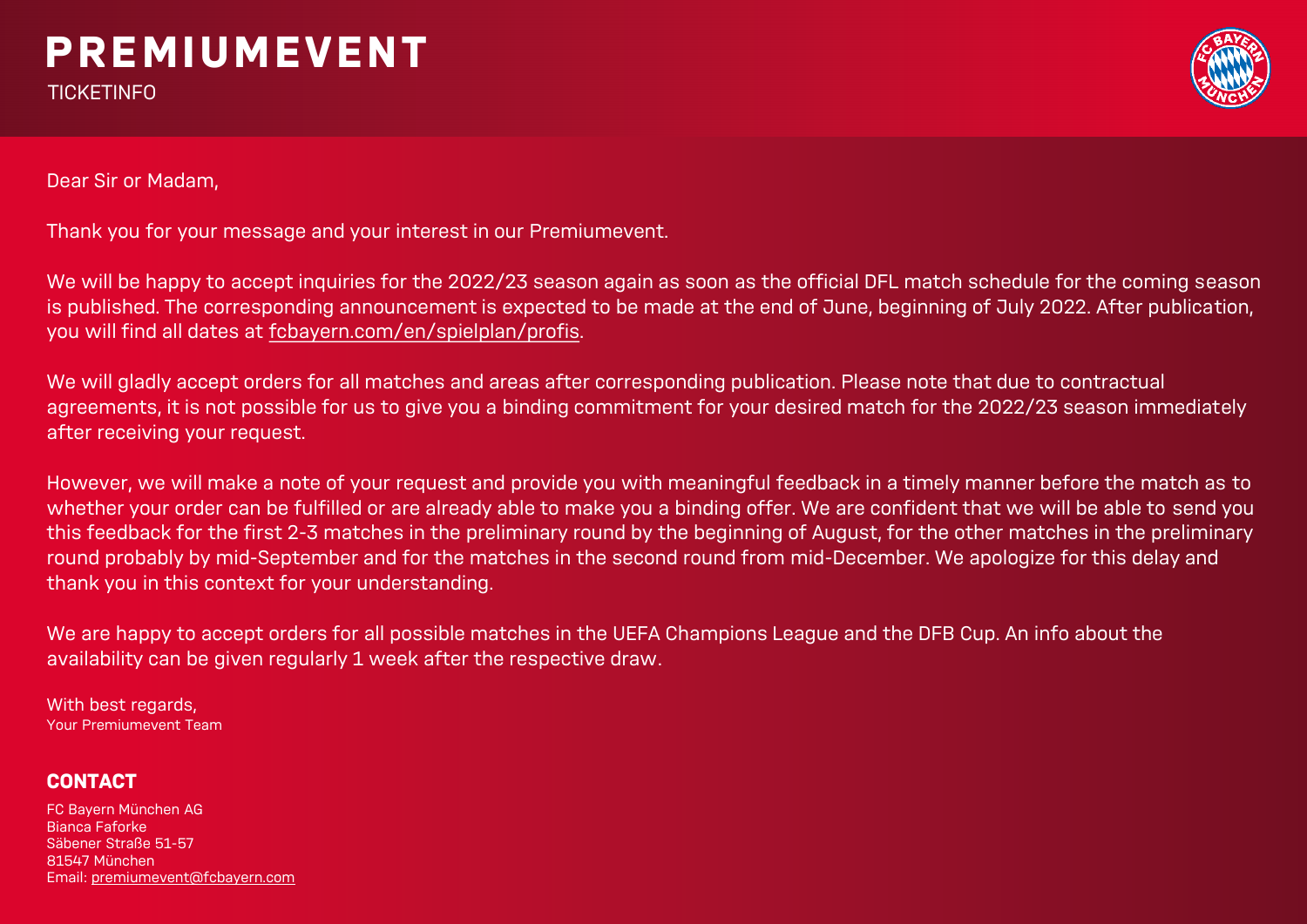## **PREMIUMEVENT**

FOYER / EVENTBOX / PRESENTERBOX



- ➢ Exclusive boxes and corporate amenities, on level 5
- $\triangleright$  High-quality catering service (buffet), through our partner DO & CO
- ➢ Complimentary drinks, a variety of alcoholic and non-alcoholic beverages
- ➢ Private waiting service and corporate hospitality
- ➢ Access to the Panorama- and Winebar on level 5
- ➢ Tickets for in-house parking, garages P1-P3
- $\triangleright$  Access from parking area to stadium via exclusive VIP entrance on the Esplanade.



Bookable from 1 to 100 persons Seats in the upper tier (category 1, section 304)



Bookable from 1 to 150 persons

Direct view to the pitch and straight access from the front of the box to your dedicated seats (category 3, north)

**Bundesliga/DFB 350 € pp incl. VAT**

**Bundesliga/DFB 450 € pp incl. VAT**

### **FOYER A EVENTBOX PRESENTERBOX FOYER EVENTBOX PRESENTERBOX**



Bookable for 10 / 20 persons

Direct view to the pitch from box and straight access from the front of the box to your dedicated seats (category 3, north/south)

**Bundesliga/DFB 500 € pp incl. VAT**

Please note: prices for matches in UEFA competitions and DFB-Pokal may vary For further information regarding the Premiumevent, please refer to [fcbayern.com/en/tickets/hospitality-tickets](https://fcbayern.com/en/tickets/hospitality-tickets)